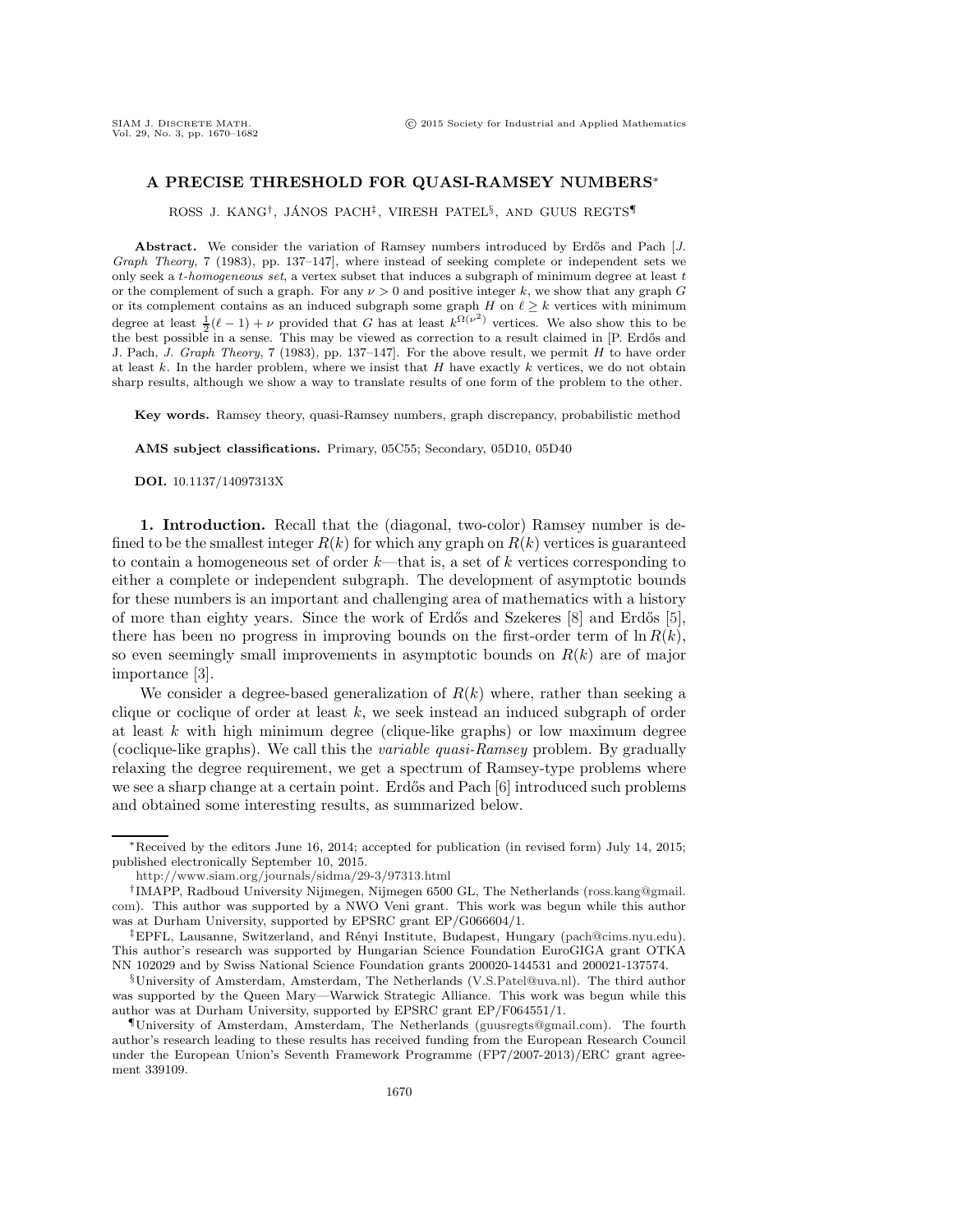**1.1. The variable quasi-Ramsey problem.** For a graph  $G = (V, E)$ , we write  $\overline{G}$  for the complement of G. As a starting point, Erdős and Pach observed the following.

<span id="page-1-0"></span>PROPOSITION  $1.1$  (see [\[6\]](#page-12-3)).

(i) *For*  $0 \leq \alpha < \frac{1}{2}$ , *there exists a constant*  $C(\alpha)$  *such that, for each*  $k \in \mathbb{N}$  *and any graph* G with at least  $C(\alpha)$ k vertices, G or  $\overline{G}$  has an induced subgraph H on  $\ell \geq k$ *vertices with minimum degree at least* α*.*

(ii) *For*  $\frac{1}{2} < \alpha \leq 1$ , there exists a constant  $C(\alpha) > 1$  such that, for each  $k \in \mathbb{N}$ , *there is a graph* G *with at least*  $C(\alpha)^k$  *vertices satisfying the following. If* H *is any induced subgraph of* G *or*  $\overline{G}$  *on*  $\ell > k$  *vertices, then* H *has minimum degree less than* α*.*

Investigating the abrupt change at  $\alpha = \frac{1}{2}$ , Erdős and Pach [\[6\]](#page-12-3) proved the following much stronger result, using graph discrepancy to prove part (i) and a weighted random graph construction to prove part (ii).

<span id="page-1-2"></span>THEOREM 1.2 (see  $[6]$ ).

(i) *There exists a constant*  $C > 0$  *such that, for each*  $k \in \mathbb{N}$ ,  $k > 1$ *, and any graph* G with at least  $Ck \ln k$  *vertices,* G *or*  $\overline{G}$  *has an induced subgraph* H *on*  $\ell \geq k$ *vertices with minimum degree at least*  $\frac{1}{2}\ell$ .

(ii) *For any*  $\rho \geq 0$ *, there is a constant*  $C_{\rho} > 0$  *such that, for large enough* k, *there is a graph* G *with at least*  $C_p k \ln k / \ln \ln k$  *vertices satisfying the following.* If H *is any induced graph of* G *or*  $\overline{G}$  *on*  $\ell \geq k$  *vertices, then* H *has minimum degree less than*  $\frac{1}{2}\ell - \rho$ *.* 

Our first goal is to further investigate the abrupt change described above. We obtain sharp results by the application of a short discrepancy argument and the analysis of a probabilistic construction similar to Proposition [1.1\(](#page-1-0)ii).

<span id="page-1-1"></span>THEOREM 1.3.

(i) Let  $\nu \geq 0$  and  $c > 4/3$  be fixed. For large enough k and any graph G with at *least*  $k^{c10^6 \nu^2 + 4/3}$  *vertices,* G *or*  $\overline{G}$  *has an induced subgraph* H *on*  $\ell \geq k$  *vertices with minimum degree at least*  $\frac{1}{2}(\ell - 1) + \nu \sqrt{(\ell - 1) \ln \ell}$ .

(ii) *There is a constant*  $C > 0$  *such that, if*  $\nu(\cdot)$  *is a nondecreasing nonnegative function, then for large enough* k *there is a graph* G *with at least*  $C_k^{\nu(k)^2+1}$  *vertices such that the following holds.* If H *is any induced subgraph of* G *or*  $\overline{G}$  *on*  $\ell \geq k$ *vertices, then H has minimum degree less than*  $\frac{1}{2}(\ell-1) + \nu(\ell)\sqrt{(\ell-1)\ln \ell}$ .

Theorem [1.3](#page-1-1) exhibits a threshold phenomenon which we elucidate in section [1.3,](#page-2-0) where we also make comparisons to Proposition  $1.1$  and Theorem  $1.2$ . Erdős and Pach claimed that their argument for Theorem [1.2\(](#page-1-2)i) could be extended to prove the statement of Theorem [1.3\(](#page-1-1)i) with the term  $k^{c10^6\nu^2+4/3}$  replaced by  $Ck \ln k$  and  $\frac{1}{2}(\ell-1)+\nu\sqrt{(\ell-1)\ln\ell}$  replaced by  $\frac{1}{2}\ell+\nu\sqrt{\ell}(\ln\ell)^{3/2}$ . Their claimed result contradicts Theorem [1.3\(](#page-1-1)ii) for  $\nu(\ell) = \nu \ln \ell$ .

Slightly before the abrupt change occurs, we have found that the construction for Theorem [1.2\(](#page-1-2)ii) remains valid, and this yields the following. This improvement is mainly technical in nature, but we have included it for completeness.

<span id="page-1-3"></span>THEOREM 1.4. *For any*  $\nu > 0$ , *there exists*  $C_{\nu} > 0$  *such that, for large enough* k, there is a graph G with at least  $C_{\nu} k \ln k / \ln \ln k$  vertices satisfying the following. If H is any induced subgraph of G or  $\overline{G}$  on  $\ell \geq k$  vertices, then H has minimum degree *less than*  $(\frac{1}{2} - \ell^{-\nu})(\ell - 1)$ *.* 

**1.2. The fixed quasi-Ramsey problem.** So far, we have discussed the *variable quasi-Ramsey* problem, where we seek to guarantee the existence of a clique-like or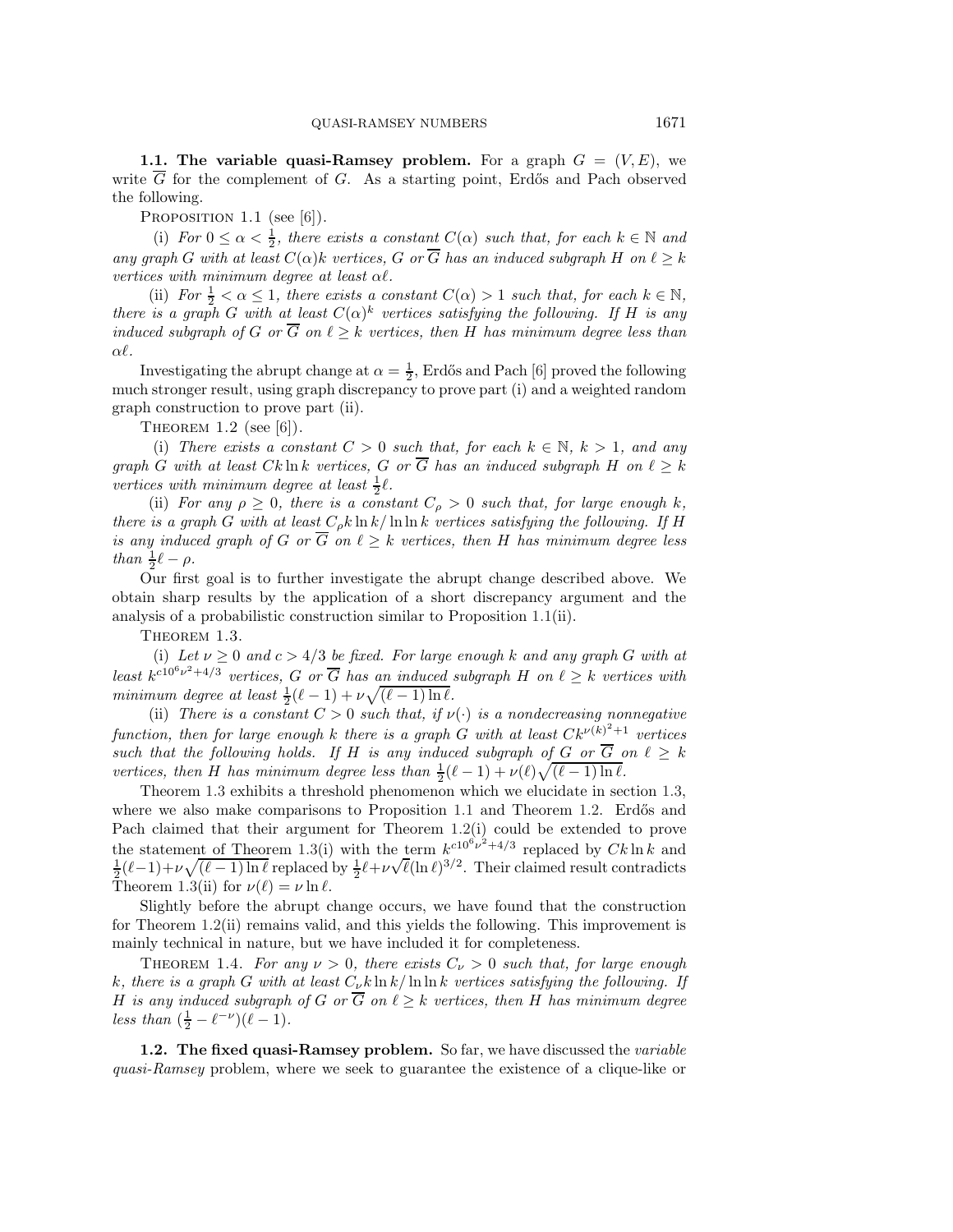coclique-like induced subgraph of order at least k. It is also natural to ask for such an induced subgraph of order exactly k, and we call this the *fixed quasi-Ramsey* problem. In section [4,](#page-6-0) we provide a probabilistic thinning lemma (Lemma [4.1\)](#page-6-1) that allows us to translate results about the variable problem into results about the fixed problem. The lemma roughly says that, in any graph of large minimum degree, we can find an induced subgraph of any order that (approximately) preserves the minimum degree condition in an appropriate way. We can use this thinning lemma to establish bounds similar to Proposition [1.1\(](#page-1-0)i). We can also use it, together with Theorem [1.2\(](#page-1-2)i), to prove the following result.

<span id="page-2-1"></span>THEOREM 1.5. *There exists a constant*  $C > 0$  *such that, for large enough* k and *any graph* G with at least  $Ck \ln k$  vertices, G or  $\overline{G}$  has an induced subgraph H on *exactly* k *vertices with minimum degree at least*  $\frac{1}{2}(k-1) - 2\sqrt{(k-1)\ln k}$ .

The bound  $Ck \ln k$  in Theorem [1.5](#page-2-1) is tight up to a  $\ln \ln k$  factor by Theorem [1.4.](#page-1-3) A similar but different result was proved with a graph discrepancy argument.

<span id="page-2-2"></span>THEOREM 1.6 (see [\[6\]](#page-12-3)). *There exists a constant*  $C > 1$  *such that for every*  $k, \nu \in \mathbb{N}$  and any graph G with at least  $C^{\nu}k^2$  vertices, G or  $\overline{G}$  has an induced subgraph H on exactly k vertices with minimum degree at least  $\frac{1}{2}k + \nu$ .

<span id="page-2-0"></span>**1.3. Thresholds and bound comparisons.** We introduce some terminology and notation to facilitate easy comparison of the above results and to describe a threshold phenomenon. A t*-homogeneous set* is a vertex subset of a graph that induces either a graph of minimum degree at least  $t$  or the complement of such a graph. Let  $f : \mathbb{Z}^+ \to \mathbb{N}$  be a nondecreasing nonnegative integer function satisfying  $f(\ell) < \ell$  for all  $\ell$ . For any positive integer k, the *variable quasi-Ramsey number*  $R_f(k)$  is defined to be the smallest integer such that any graph of order  $R_f(k)$  contains an  $f(\ell)$ -homogeneous set of order  $\ell$  for some  $\ell \geq k$ . For integers t and k with  $0 \leq t < k$ , the fixed quasi-*Ramsey number*  $R_t^*(k)$  is defined to be the smallest integer such that any graph of order  $R^*(k)$  contains a t homogeneous set of order  $k$ . We refer to both  $R_+(k)$  and order  $R_t^*(k)$  contains a t-homogeneous set of order k. We refer to both  $R_f(k)$  and  $R_f(k)$  as guasi Barneau numbers. Vorsions of those parameters were introduced in [6]  $R_t^*(k)$  as *quasi-Ramsey numbers*. Versions of these parameters were introduced in [\[6\]](#page-12-3).<br>Note that Proposition 1.1 shows that for any fixed  $\epsilon > 0$ , as f shapes from a

Note that Proposition [1.1](#page-1-0) shows that, for any fixed  $\varepsilon > 0$ , as f changes from a function satisfying  $f(\ell) \leq (\frac{1}{2} - \varepsilon)\ell$  for all  $\ell$  to a function satisfying  $f(\ell) \geq (\frac{1}{2} + \varepsilon)\ell$ for all  $\ell$ ,  $R_f(k)$  changes from polynomial (indeed, linear) to superpolynomial (indeed, exponential) growth in  $k$ . Theorem [1.2\(](#page-1-2)i) narrows this gap by showing that we can replace  $(\frac{1}{2} - \varepsilon)\ell$  above with  $\frac{1}{2}\ell$  to achieve polynomial growth in k. Theorem [1.3](#page-1-1) shows that as f changes from a function satisfying  $f(\ell) \leq \frac{1}{2}\ell + o(\sqrt{\ell \ln \ell})$  for all  $\ell$  to a function satisfying  $f(\ell) \geq \frac{1}{2}\ell + \omega(\sqrt{\ell \ln \ell})$  for all  $\ell$ ,  $R_f(k)$  changes from polynomial to superpolynomial growth in  $k$ .

The fixed quasi-Ramsey numbers are less well understood. Theorem [1.5](#page-2-1) shows that  $R_t^*(k) = O(k \ln k)$  for  $t \leq \frac{1}{2}k - \omega(\sqrt{k \ln k})$ , while Theorem [1.6](#page-2-2) shows that  $R_t^*(k) = O(k^2)$  for  $t = \frac{1}{k} + O(1)$ . Since  $R^*$ ,  $(k) > R_s(k)$ . Theorem 1.3(ii) implies that  $R^*(k)$  $O(k^2)$  for  $t = \frac{1}{2}k + O(1)$ . Since  $R^*_{f(k)}(k) \ge R_f(k)$ , Theorem [1.3\(](#page-1-1)ii) implies that  $R_t^*(k)$ is superpolynomial in  $k$  if  $t \geq \frac{1}{2}k + \omega(\sqrt{k \ln k})$ .

**1.4. Further related work.** We mention work on the fixed quasi-Ramsey prob-lem by Chappell and Gimbel [\[2\]](#page-12-4). Using an Erdős–Szekeres-type recursion, they proved for  $t \geq 1$  that

$$
R_t^*(k) \le (k-t-1) \binom{2(t-1)}{t-1} + \binom{2t}{t} \le (k-t+3)4^{t-1}.
$$

They gave an exact formula for  $R_t^*(k)$  when t is small: if  $1 \le t \le \frac{1}{4}(k+2)$ , then  $R^*(k) = k+2t-2$ . They also showed that the lower bound of  $k+2t-2$  holds for all  $R_t^*(k) = k + 2t - 2$ . They also showed that the lower bound of  $k + 2t - 2$  holds for all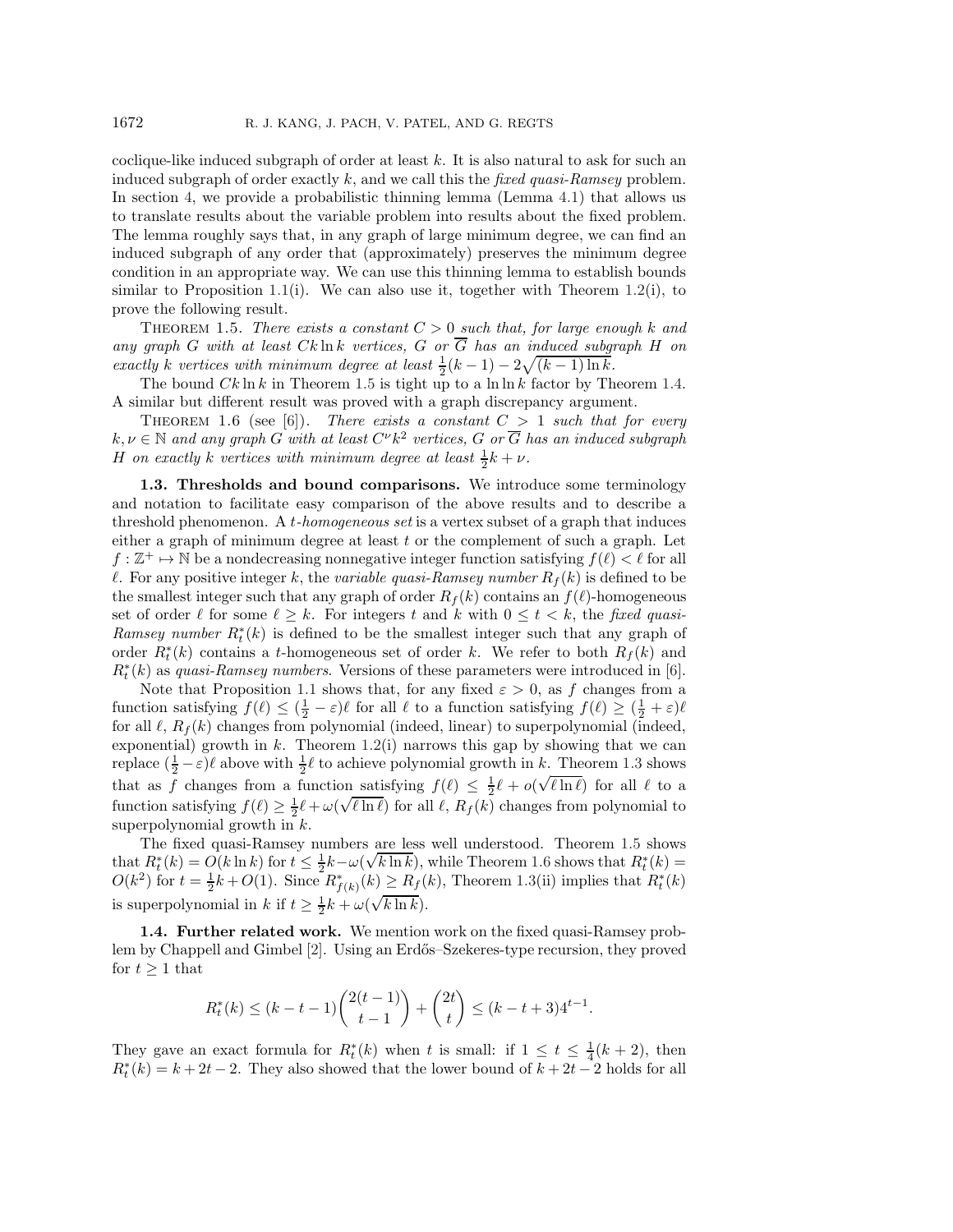

<span id="page-3-0"></span>FIG. 1. An illustration of the construction by Chappell and Gimbel that gives  $R_t(k) \geq k + 2t-2$ *for all*  $t \leq \frac{1}{2}(k+1)$ *. In this example,* P *is a clique of order*  $2(t-1)$ *,* Q *is a coclique of order*  $2(t-1)$ *,* R *is a coclique of order* k − 2t + 1*, all possible edges between* P *and* R *are present, all possible edges between* Q *and* R *are absent, and the bipartite subgraph induced by the edges between* P *and* Q *is* (t − 1)*-regular. (Note that the subgraph on* R *could instead be chosen arbitrarily.)*

 $t \leq \frac{1}{2}(k+1)$ ; a construction certifying this is depicted in Figure [1.](#page-3-0)

*Notation.* Chappell and Gimbel chose the complementary interpretation for  $R_t^*(k)$ —so the sets of order k have *maximum* degree bounded by t—and referred to the parameters as *defective Ramsey numbers*. Our  $R_t^*(k)$  is essentially the same as what is  $R^*$ , (k) in the notation of Erdős and Pash, while our  $R_s$  slightly refines their what is  $R_{t/k}^*(k)$  in the notation of Erdős and Pach, while our  $R_f$  slightly refines their  $R_{t}$  allowing for more precise statements  $R_{\alpha}$ , allowing for more precise statements.

*Structure of the paper.* We prove Theorem [1.3\(](#page-1-1)i) in section [2.](#page-3-1) We prove Theorem [1.3\(](#page-1-1)ii) and discuss related results in section [3.](#page-4-0) We state and prove the thinning approach and discuss its applications, such as Theorem [1.5,](#page-2-1) in section [4.](#page-6-0) In section [5,](#page-8-0) we prove Theorem [1.4.](#page-1-3) We give some concluding remarks and prompt some questions for further investigation in section [6.](#page-11-0)

<span id="page-3-1"></span>**2. An upper bound using discrepancy.** We use a result on graph discrepancy to prove Theorem [1.3\(](#page-1-1)i). Given a graph  $G = (V, E)$ , the *discrepancy* of a set  $X \subseteq V$ is defined as

<span id="page-3-3"></span>
$$
D(X) := e(X) - \frac{1}{2} \binom{|X|}{2},
$$

where  $e(X)$  denotes the number of edges in the subgraph  $G[X]$  induced by X. We use a result of Erdős and Spencer [\[7,](#page-12-5) Chap. 7], which is the same result used by Erdős and Pach for their proof of Theorem [1.2\(](#page-1-2)i).

LEMMA 2.1 (Theorem 7.1 of [\[7\]](#page-12-5)). *Provided* n is large enough, if  $t \in \{1, \ldots, n\}$ , *then any graph*  $G = (V, E)$  *of order n satisfies* 

$$
\max_{S \subseteq V, |S| \le t} |D(S)| \ge \frac{t^{3/2}}{10^3} \sqrt{\ln(5n/t)}.
$$

*Proof of Theorem* [1.3\(](#page-1-1)i). Fix  $\nu \geq 0$  and let  $G = (V, E)$  be any graph on at least  $N = k^{c10^6 \nu^2 + 4/3}$  vertices. For the theorem, it suffices to prove that G or  $\overline{G}$  has an induced subgraph H on  $\ell \geq k$  vertices with minimum degree at least  $\frac{1}{2}(\ell - 1)$  +  $\nu \sqrt{(\ell-1)\ln \ell}$ . For any  $X \subseteq V$ , we define the following skew form of discrepancy:

<span id="page-3-2"></span>
$$
D_{\nu}(X) := |D(X)| - \nu \sqrt{|X|^3 \ln |X|}.
$$

Let  $X \subseteq V$  be a set attaining maximum skew discrepancy. By symmetry, we may assume that  $D(X) > 0$ . Then, for any  $x \in X$ , we have

(2.1) 
$$
\deg_{G[X]}(x) \ge \frac{1}{2}(|X|-1) + \nu \sqrt{|X| \ln |X|}.
$$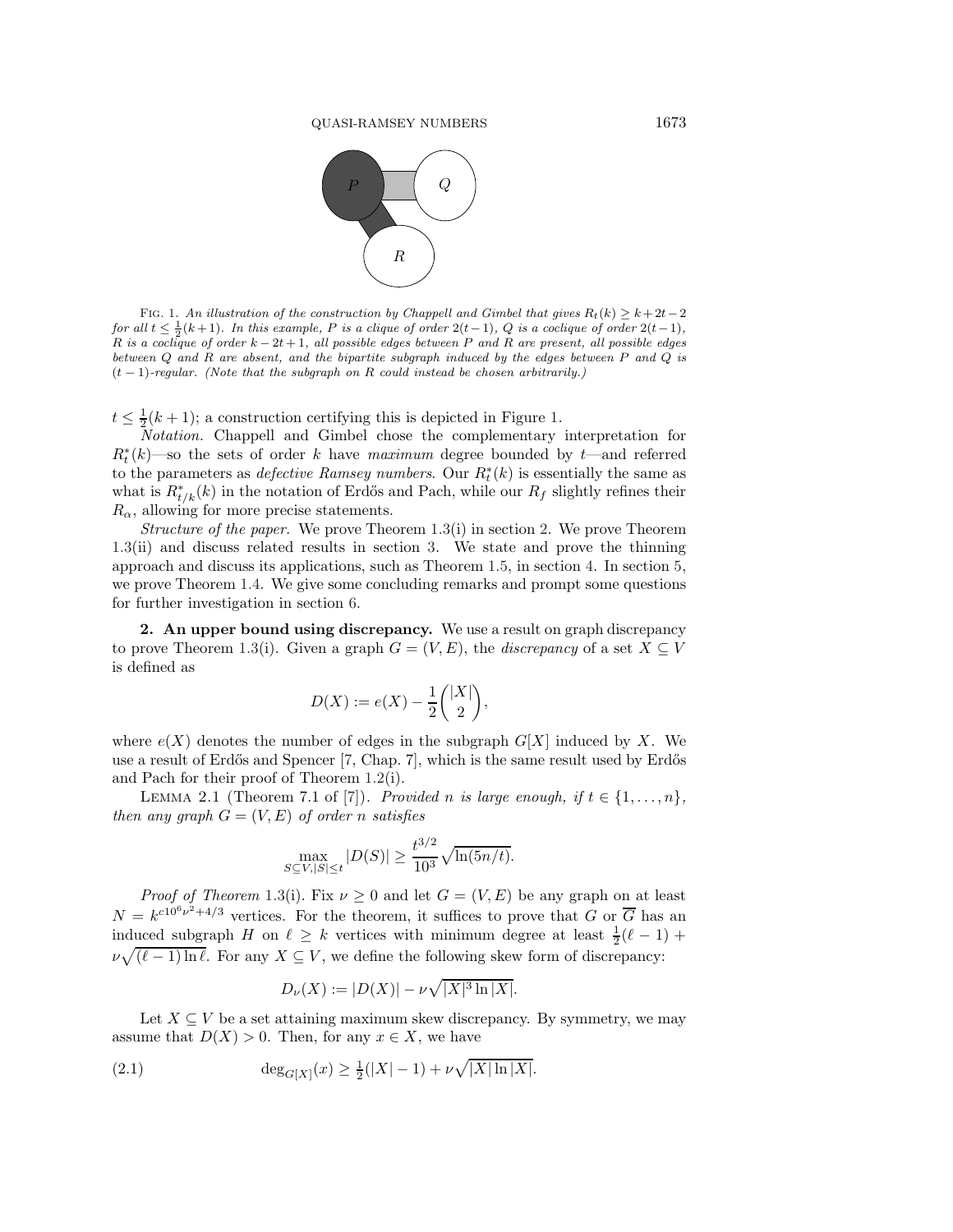To see [\(2.1\)](#page-3-2), suppose that  $x \in X$  has strictly smaller degree than claimed and set  $X' := X \setminus \{x\}.$  Then

$$
D_{\nu}(X') \ge e(X') - \frac{1}{2} \binom{|X| - 1}{2} - \nu \sqrt{(|X| - 1)^3 \ln(|X| - 1)}
$$
  
>  $e(X) - \frac{1}{2} \binom{|X|}{2} - \nu \sqrt{|X| \ln |X|} - \nu \sqrt{(|X| - 1)^3 \ln(|X| - 1)}.$ 

Note that  $\sqrt{|X|^3 \ln |X|} > \sqrt{|X| \ln |X|} + \sqrt{(|X| - 1)^3 \ln(|X| - 1)}$ , which by the above implies  $D_{\nu}(X') > D_{\nu}(X)$ , contradicting the maximality of  $D_{\nu}(X)$ .

If k is large enough, then by Lemma [2.1](#page-3-3) there exists a set of at most  $k^{4/3}$  vertices with discrepancy at least  $\nu k^2 \sqrt{c \ln k}$ . Recall that  $c > 4/3$ . So, in evaluating the skew discrepancy of this set, the ordinary discrepancy term will dominate the "skew term," which is equal to  $-\nu k^2 \sqrt{4/3 \ln k}$ . We may thus assume that  $D_{\nu}(X) \geq k^2$  if k is large enough, but now note that this implies that  $|X| \geq k$ , as required.

This argument is considerably shorter than Erdős and Pach's proof of Theorem [1.2\(](#page-1-2)i). We can instead follow their approach more closely, albeit with the choice of skew discrepancy defined in the proof of Theorem [1.3\(](#page-1-1)i) rather than a "more skewed" choice suggested in  $[6, \text{ eq. } (1')]$  $[6, \text{ eq. } (1')]$ . After appropriate adjustments, we then obtain an improvement upon Theorem [1.3\(](#page-1-1)i), whereby  $k^{c10^6\nu^2+4/3}$  with  $c > 4/3$  is replaced by  $200(k \ln k)^{c10^6 \nu^2 + 1}$  with  $c > 1$ . Note that with  $\nu = 0$ , this results in a bound akin to Theorem  $1.2(i)$  $1.2(i)$ . For clarity of exposition, we elected for the shorter argument here, and it nevertheless yields the threshold phenomenon we desire.

<span id="page-4-0"></span>**3. Random graph lower bounds.** Next, we give probabilistic lower bounds for the quasi-Ramsey numbers. We elaborate on an observation by Erdős and Pach. We apply upper bounds on the order of largest t-homogeneous sets in random graphs to extend the classic lower bounds on  $R(k)$  [\[5,](#page-12-1) [12\]](#page-12-6). We rely on analysis from [\[10\]](#page-12-7), which among other things thoroughly describes the expected behavior of t*-dependent sets*—i.e., vertex subsets that induce subgraphs of maximum degree at most t—in the random graph  $G_{n,1/2}$  with vertex set  $[n] = \{1, \ldots, n\}$  and edge probability  $\frac{1}{2}$ . We need a result best stated with large deviations notation. For more on large deviations, consult [\[4\]](#page-12-8). Let

$$
\Lambda^*(x) = \begin{cases} x\ln(2x) + (1-x)\ln(2(1-x)) & \text{for } x \in [0,1], \\ \infty & \text{otherwise} \end{cases}
$$

(where  $\Lambda^*(0) = \Lambda^*(1) = \ln 2$ ). This is the Fenchel–Legendre transform of the logarithmic moment generating function associated with the Bernoulli distribution with probability  $\frac{1}{2}$  (cf. Exercise 2.2.23(b) of [\[4\]](#page-12-8)). Some easy calculus checks that  $\Lambda^*(x)$ has a global minimum of 0 at  $x = \frac{1}{2}$  and is strictly decreasing on  $[0, \frac{1}{2})$  and strictly increasing on  $(\frac{1}{2}, 1]$ . The following is a bound on the probability that a given subset of order k in  $\tilde{G}_{n,1/2}$  is t-dependent. This bound is known to be tight for the ranges of  $\bar{t}$  and k for which we apply it.

<span id="page-4-1"></span>LEMMA 3.1 (Lemma 2.2(i) of [\[10\]](#page-12-7)). *Given*  $\bar{t}$ , k with  $\bar{t} \leq \frac{1}{2}(k-1)$ ,

$$
\mathbb{P}(\Delta(G_{k,1/2}) \leq \overline{t}) \leq \exp\left(-\binom{k}{2}\Lambda^*\left(\frac{\overline{t}}{k-1}\right)\right).
$$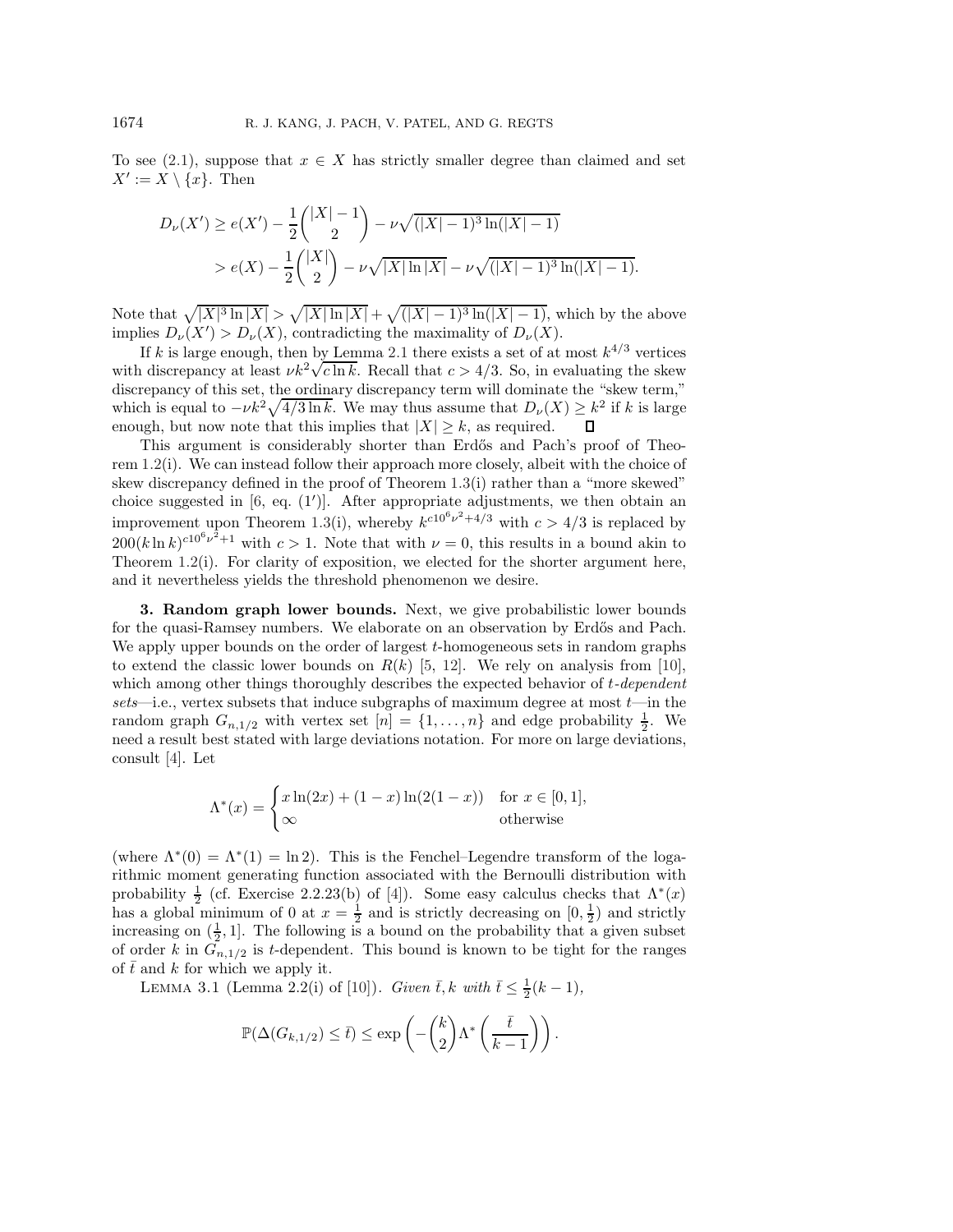<span id="page-5-0"></span>**PROPOSITION** 3.2. *For any*  $\varepsilon \geq 0$ , *let*  $f(\ell)$  *be any function satisfying*  $f(\ell) \geq$  $(\frac{1}{2} + \varepsilon)(\ell - 1)$  *for all*  $\ell$ *. Then, as*  $k \to \infty$ *,* 

$$
R_f(k) \ge (1 + o(1))\frac{k}{e} \exp\left(\frac{k-1}{2}\Lambda^*\left(\frac{1}{2} - \varepsilon\right)\right).
$$

*Proof.* For any  $\delta > 0$  and some large enough integer k, let

$$
n = \left\lfloor \frac{1}{1+\delta} \frac{k}{e} \exp\left(\frac{k-1}{2} \Lambda^* \left(\frac{1}{2} - \varepsilon\right)\right) \right\rfloor.
$$

Consider the random graph  $G \sim G_{n,1/2}$ . Given a subset  $S \subseteq [n]$  of  $\ell \geq k$  vertices, let  $A_S$  be the event that  $\delta(G[S]) \geq f(\ell)$  or  $\delta(\overline{G}[S]) \geq f(\ell)$ , where  $\delta(\cdot)$  denotes the minimum degree of the graph. Since  $\varepsilon \geq 0$ , we have by Lemma [3.1](#page-4-1) that

$$
\mathbb{P}(A_S) \leq 2 \exp\left(-\binom{\ell}{2} \Lambda^* \left(\frac{\ell - f(\ell) - 1}{\ell - 1}\right)\right) \leq 2 \exp\left(-\binom{\ell}{2} \Lambda^* \left(\frac{1}{2} - \varepsilon\right)\right).
$$

Note that we allow the possibility that  $\varepsilon > 1/2$ , in which case the above inequality gives  $\mathbb{P}(A_S) \leq 0$ . So the probability that  $A_S$  holds for some set  $S \subseteq [n]$  of  $\ell \geq k$ vertices is at most

$$
\sum_{S \subseteq [n], |S| \ge k} \mathbb{P}(A_S) \le \sum_{\ell=k}^n \binom{n}{\ell} 2 \exp\left(-\binom{\ell}{2} \Lambda^* \left(\frac{1}{2} - \varepsilon\right)\right)
$$
  

$$
\le 2 \sum_{\ell=k}^n \left(\frac{en}{\ell} \cdot \exp\left(-\frac{\ell - 1}{2} \Lambda^* \left(\frac{1}{2} - \varepsilon\right)\right)\right)^{\ell}
$$
  

$$
\le 2 \sum_{\ell=k}^n (1 + \delta)^{-\ell} < 1,
$$

where in this sequence of inequalities we have used the definition of  $n$ , the fact that  $\ell \geq k$ , and a choice of k large enough. Thus, for k large enough, there exists a graph on *n* vertices for which each induced subgraph of order  $\ell \geq k$  and its complement have minimum degree less than  $f(\ell)$ . Since we proved that this statement holds for  $\Box$ any  $\delta > 0$ , the result follows.

As we see now, Theorem [1.3\(](#page-1-1)ii) follows the same argument.

*Proof of Theorem* [1.3\(](#page-1-1)ii). Into the proof of Proposition [3.2,](#page-5-0) we substitute

$$
\varepsilon = \varepsilon(\ell) = \nu(\ell) \sqrt{\frac{\ln \ell}{\ell - 1}}.
$$

By the Taylor expansion of  $\Lambda^*$  (for  $0 \leq \varepsilon \leq 1/2$ ), we have that

$$
\Lambda^* \left( \frac{1}{2} - \varepsilon \right) = \left( \frac{1}{2} - \varepsilon \right) \ln(1 - 2\varepsilon) + \left( \frac{1}{2} + \varepsilon \right) \ln(1 + 2\varepsilon)
$$

$$
= \sum_{j=1}^{\infty} \frac{(2\varepsilon)^{2j}}{2j(2j - 1)} \ge 2\varepsilon^2.
$$

Note that  $\Lambda^*$   $(\frac{1}{2} - \varepsilon) \geq 2\varepsilon^2$  in fact holds for all  $\varepsilon \geq 0$ . Now, for any  $\delta > 0$ , let

$$
n = \left\lfloor \frac{1}{1+\delta} \frac{k^{\nu(k)^2 + 1}}{e} \right\rfloor
$$

,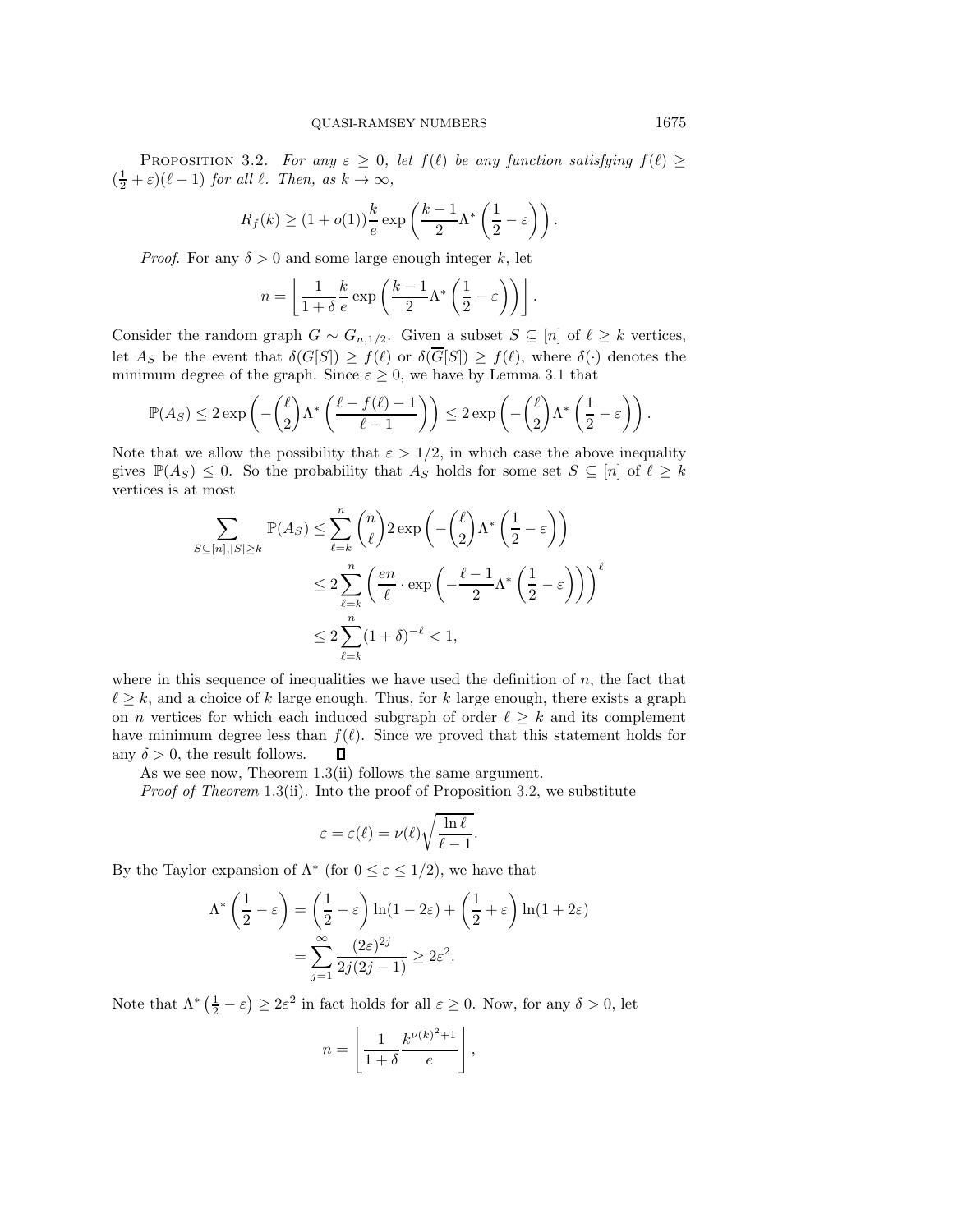where k is some large enough integer. Again consider the random graph  $G \sim G_{n,1/2}$ . Let  $f(\ell) = (\frac{1}{2} + \varepsilon(\ell))(\ell - 1)$  and  $A_S$  be as in Proposition [3.2.](#page-5-0) As we did before, but also using the Taylor expansion above, we obtain that the probability that  $A<sub>S</sub>$  holds for some set  $S \subseteq [n]$  of  $\ell \geq k$  vertices is at most

$$
\sum_{S \subseteq [n], |S| \ge k} \mathbb{P}(A_S) \le 2 \sum_{\ell=k}^n \left(\frac{en}{\ell} \cdot \exp\left(-(\ell-1)\varepsilon^2\right)\right)^{\ell} = 2 \sum_{\ell=k}^n \left(\frac{en}{\ell^{\nu(\ell)^2+1}}\right)^{\ell}
$$

$$
\le 2 \sum_{\ell=k}^n (1+\delta)^{-\ell} < 1,
$$

by the choice of  $n, \ell \geq k, \nu(\ell) \geq \nu(k)$ , and k large enough. Thus, for k large enough, there is a graph on n vertices where each induced subgraph of order  $\ell \geq k$  and its complement have minimum degree less than  $f(\ell)$ . This holds for any  $\delta > 0$ , so the result follows.  $\Box$ 

For the fixed quasi-Ramsey numbers  $R_t^*(k)$ , we can get a constant factor improve-<br>t upon the bound implied by Proposition 3.2 by additionally using the Lovész local ment upon the bound implied by Proposition [3.2](#page-5-0) by additionally using the Lovász local lemma as Spencer [\[12\]](#page-12-6) did for  $R(k)$ . In particular, for  $t = t(k) \geq (\frac{1}{2} + \varepsilon)(k-1)$ , the factor is  $\exp\left(\Lambda^*\left(\frac{1}{2}-\varepsilon\right)\right)$ . This is standard, and the calculations are similar to those used above, so we omit the proof.

<span id="page-6-4"></span>PROPOSITION 3.3. *For*  $\varepsilon \geq 0$ , *let*  $t = t(k) \geq (\frac{1}{2} + \varepsilon)(k-1)$ *. Then, as*  $k \to \infty$ *,* 

$$
R_t^*(k) \ge (1 + o(1)) \frac{k}{e} \exp\left(\frac{k+1}{2} \Lambda^*\left(\frac{1}{2} - \varepsilon\right)\right).
$$

<span id="page-6-1"></span><span id="page-6-0"></span>**4. A thinning argument for upper bounds.** We start this section by explicitly stating our thinning approach.

LEMMA 4.1. *For any*  $0 < c < 1$  *and*  $\varepsilon > 0$ *, let* k *be such that* 

<span id="page-6-3"></span>(4.1) 
$$
\exp\left(\frac{1}{2}\varepsilon^2(k-1)\right) > k.
$$

*If* H is a graph of order  $\ell \geq k$  such that  $\delta(H) \geq c\ell$ , then there exists  $S \subseteq V(H)$  of *order* k *such that*  $\delta(H[S]) \geq (c - \varepsilon)(k - 1)$ *.* 

For Lemma [4.1,](#page-6-1) we require a Chernoff-type bound for the hypergeometric distribution. Given positive integers N, b, a with  $a, b \leq N$ , choose  $S \subseteq [N]$  with  $|S| = b$ uniformly at random (u.a.r.). The random variable given by  $X = |S \cap [a]|$  is a hypergeometric random variable with parameters  $N$ ,  $b$ ,  $a$ .

<span id="page-6-2"></span>Lemma 4.2 (Theorem 2.10 and (2.6) of [\[9\]](#page-12-9)). *If* X *is a hypergeometric random variable with parameters*  $N$ *, b, a, and*  $d \geq 0$ *, then* 

$$
\mathbb{P}\left(X \leq \frac{ab}{N} - d\right) \leq \exp\left(-\frac{d^2N}{2ab}\right).
$$

*Proof of Lemma* [4.1.](#page-6-1) Assume that c,  $\varepsilon$ , k, and H are as in the statement of the lemma. Given a vertex  $v \in V(H)$  and a subset  $T \subseteq V(H) \setminus \{v\}$  of order  $k-1$ , we call  $(v, T)$  a *pair*. We say that a pair  $(v, T)$  is good if deg<sub>T</sub> $(v) \ge (c - \varepsilon)(k - 1)$ ; otherwise,<br>it is had Civen a subset  $U \subset V(H)$  of order k, we say it is eased if  $(w, U \setminus \{w\})$  is it is *bad*. Given a subset  $U \subseteq V(H)$  of order k, we say it is good if  $(w, U \setminus \{w\})$  is good for all  $w \in U$ ; otherwise, it is *bad*.

Note that if we can find a good  $U$  in  $H$ , then we are done. Also observe that if U is bad for all  $U \subseteq V(H)$  of order k, then there must be at least  $\binom{l}{k}$  distinct bad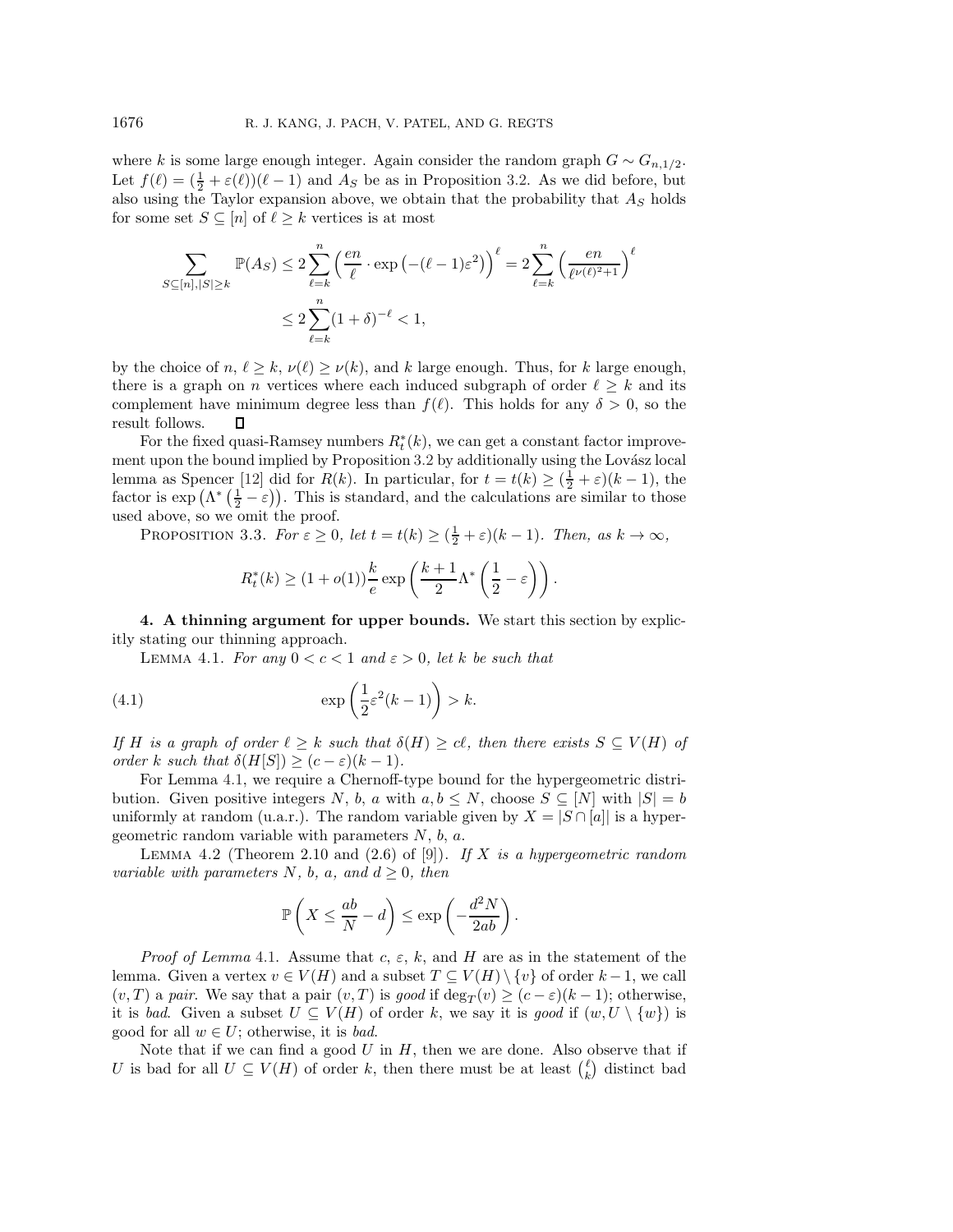pairs. However, there are  $\ell \binom{\ell-1}{k-1}$  pairs in total. So there exists a good U provided pairs. However, there are  $\epsilon_{k-1}$  pairs<br>that, when choosing a pair  $(v, T)$  u.a.r.,

$$
\mathbb{P}((v,T) \text{ is bad}) < {\ell \choose k} / {\ell \binom{\ell-1}{k-1}} = \frac{1}{k}.
$$

We pick  $(v, T)$  u.a.r. by choosing v u.a.r. before choosing T u.a.r. Note that, given v and a uniform choice of subset  $T \subseteq V(H) \setminus \{v\}$  of order  $k-1$ , the random variable  $\deg_T(v)$  has a hypergeometric distribution with parameters  $\ell$ ,  $k - 1$ ,  $\deg(v)$ . Since  $c\ell \leq \deg(v) \leq \ell$ , we have by Lemma [4.2](#page-6-2) that

$$
\mathbb{P}((v,T) \text{ is bad } | v) = \mathbb{P}(\deg_T(v) < (c-\varepsilon)(k-1))
$$
\n
$$
\leq \mathbb{P}\left(\deg_T(v) < \frac{\deg(v)(k-1)}{\ell} - \varepsilon(k-1)\right)
$$
\n
$$
\leq \exp\left(-\frac{\varepsilon^2(k-1)\ell}{2\deg(v)}\right) \leq \exp\left(-\frac{1}{2}\varepsilon^2(k-1)\right).
$$

By  $(4.1)$ , the last quantity is less than  $1/k$ , so it follows that

$$
\mathbb{P}((v,T) \text{ is bad}) = \frac{1}{\ell} \sum_{v} \mathbb{P}((v,T) \text{ is bad} \mid v) < \frac{1}{k}
$$

,

as desired.

П

Our first application of the thinning lemma is the following upper bound for  $R_t^*(k)$ . This complements the bounds of Chappell and Gimbel mentioned in the introduction. Since it is not close to the lower bound, we did not attempt to optimize it, though it can easily be improved to roughly  $(\varepsilon^{-1/2}\sqrt{1/2+\varepsilon}) \cdot k$ .

<span id="page-7-0"></span>THEOREM 4.3. Let  $\varepsilon > 0$ . If  $t = t(k) \leq (\frac{1}{2} - \varepsilon)(k - 1)$ , then

$$
R_t^*(k) \le \varepsilon^{-1/2} \sqrt{1+\varepsilon} \cdot (k + o(k)).
$$

*Proof.* Choose k large enough so that it satisfies [\(4.1\)](#page-6-3) with  $\varepsilon$  halved, and let G be a graph of order  $n \geq \varepsilon^{-1/2} \sqrt{1+\varepsilon}(k+\gamma k)$  for some small fixed  $\gamma > 0$ . By considering G or its complement, we may assume without loss of generality that  $|E(G)| \geq \frac{1}{2} {n \choose 2}$ . We require the following explicit form of Theorem  $1.1(i)$  $1.1(i)$ . This is essentially given as Exercise 12.8 in [\[1\]](#page-12-10), so we omit the proof. (The idea is to repeatedly remove any vertex of too small degree.)

LEMMA 4.4. Let  $0 \leq \alpha < 1/2$  and suppose that

$$
n \ge \frac{\sqrt{1-\alpha}}{\left(\frac{1}{2}-\alpha\right)^{1/2}} \cdot k \cdot \left(1 + \frac{1}{k(1-\alpha)\left(\frac{1}{2}-\alpha\right)^{1/2}}\right)^{1/2}
$$

*(for k chosen large enough). If G is a graph with*  $|V(G)| = n$  *and*  $|E(G)| \geq \frac{1}{2} {n \choose 2}$ , *then it has a subgraph* H *of order at least* k *such that*  $\delta(H) \ge \alpha |V(H)|$ *.* 

For large enough  $k$ , our choice of n satisfies the hypothesis of the lemma with  $\alpha = \frac{1}{2}(1-\varepsilon)$ . So we are guaranteed a subgraph H with  $|V(H)| \geq k$  and  $\delta(H) \geq$  $\frac{1}{2}(1-\varepsilon)|V(H)|$ . By Lemma [4.1](#page-6-1) with  $c=\frac{1}{2}(1-\varepsilon)$  and  $\varepsilon$  halved, there exists  $S\subseteq$  $\tilde{V}(H) \subseteq V(G)$  of order k with  $\delta(G[S]) \geq (\frac{1}{2} - \varepsilon)(k-1)$ .

We also apply our thinning lemma to prove Theorem [1.5.](#page-2-1)

*Proof of Theorem* [1.5.](#page-2-1) Let G be a graph of order  $Ck \ln k$ , where C is the same constant as in Theorem [1.2\(](#page-1-2)i). Then G or  $\overline{G}$  contains a subgraph H of order  $\ell$ , where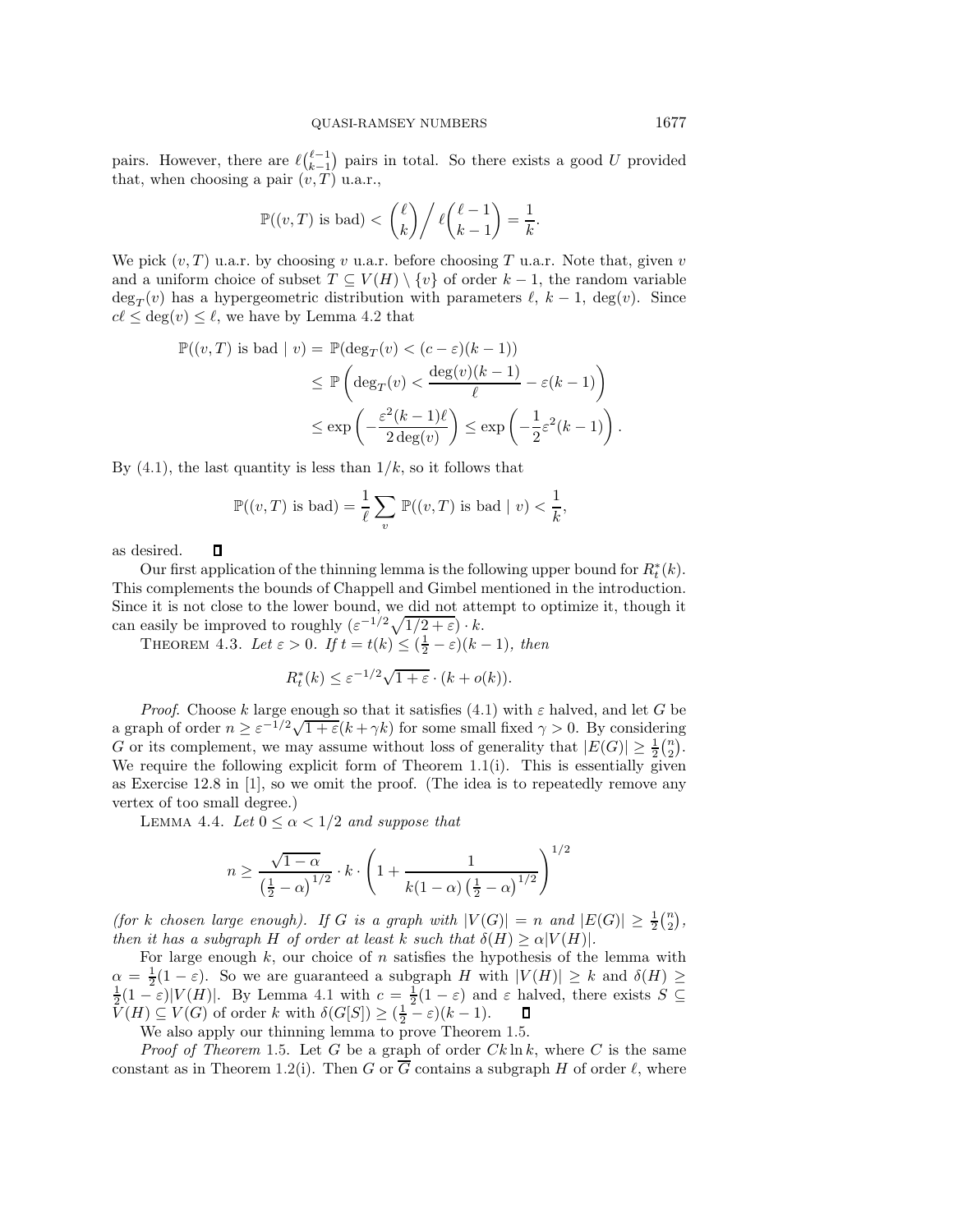$k \leq \ell \leq Ck \ln k$  and  $\delta(H) \geq \frac{1}{2}\ell$ . For the application of Lemma [4.1,](#page-6-1) set  $c = \frac{1}{2}$  and  $\varepsilon = \sqrt{2\ln(k+1)/(k-1)}$ . Then  $\exp\left(\frac{1}{2}\varepsilon^2(k-1)\right) = k+1 > k$ , and so Lemma [4.1](#page-6-1) yields a set  $S \subseteq V(H) \subseteq V(G)$  of order k such that

$$
\delta(G[S]) = \delta(H[S]) \ge \left(\frac{1}{2} - \varepsilon\right)(k-1) \ge \frac{1}{2}(k-1) - 2\sqrt{(k-1)\ln k},
$$

<span id="page-8-0"></span>which proves the theorem.  $\Box$ 

**5. A weighted random graph construction.** In this section, by a careful analysis of the weighted construction that Erdős and Pach used for Theorem  $1.2(i)$  $1.2(i)$ , we extend the validity of that result, thereby establishing Theorem [1.4.](#page-1-3)

*Proof of Theorem* [1.4.](#page-1-3) By the monotonicity of  $R_{t(\ell)}$ , there is no loss of generality in assuming  $\nu < \frac{2}{7}$ . Let  $\nu' = \frac{1}{2}\nu + \frac{1}{7}$ . Let k be some sufficiently large integer. Let  $g(\cdot)$ be the function defined by

$$
g(x) = \left\lfloor \frac{\nu'}{8} \frac{\ln x}{\ln \ln x} \right\rfloor
$$

and write  $z = g(k)$ . Construct a graph  $G = (V, E)$  randomly as follows. The vertex set is defined  $V = V_1 \cup \cdots \cup V_z$  for disjoint sets  $V_1, \ldots, V_z$  with

$$
|V_1| = \cdots = |V_z| = \left\lfloor \left(1 - \frac{1}{2z}\right)k\right\rfloor.
$$

Note that  $|V| < k \ln k$  and

$$
|V| \ge z(k-1) \ge \frac{\frac{1}{2}\nu + \frac{1}{7}}{10} \cdot \frac{k \ln k}{\ln \ln k}.
$$

Thus, we can safely choose  $C_{\nu} = \nu/20$  for the statement of the theorem. The random edge set  $E$  of  $G$  is determined according to a skewed distribution. Given vertices  $v_i \in V_i$  and  $v_j \in V_j$ , the probability of their being joined by an edge is defined by

$$
\mathbb{P}(v_i v_j \in E) = p_{ij} = \begin{cases} \frac{1}{2} - (2z)^{-4(i+j)-1} & \text{if } i \neq j; \\ \frac{1}{2} + (2z)^{-8i} & \text{if } i = j. \end{cases}
$$

The remainder of the proof is devoted to proving that  $G$  has the properties we desire with positive probability. Let X be an arbitrary subset of  $\ell \geq k$  vertices and for convenience write  $\ell_i = |X \cap V_i|$  for every  $i \in \{1, ..., z\}$ . We will show that X is t-homogeneous with very small probability, where  $t = (\frac{1}{2} - \hat{\varepsilon})(\ell - 1)$  for some  $\hat{\varepsilon} = \hat{\varepsilon}(\ell) > 0$  to be specified later.

First, we concentrate on the minimum degree of the graph  $G[X]$  induced by X. To this end, let j' be the largest integer that satisfies  $\ell_{j'} \ge \ell/(4z^2)$ , so that  $\ell_i < \ell/(4z^2)$ for all  $i > j'$ . By this choice of  $j'$ , note that

$$
\sum_{i < j'} \ell_i \ge \ell - |V_{j'}| - \frac{z\ell}{4z^2} \ge \ell - \left(1 - \frac{1}{2z}\right)k - \frac{\ell}{4z}
$$
\n
$$
= \left(1 - \frac{1}{4z}\right)(\ell - k) + \frac{k}{4z} \ge \frac{\ell}{4z}
$$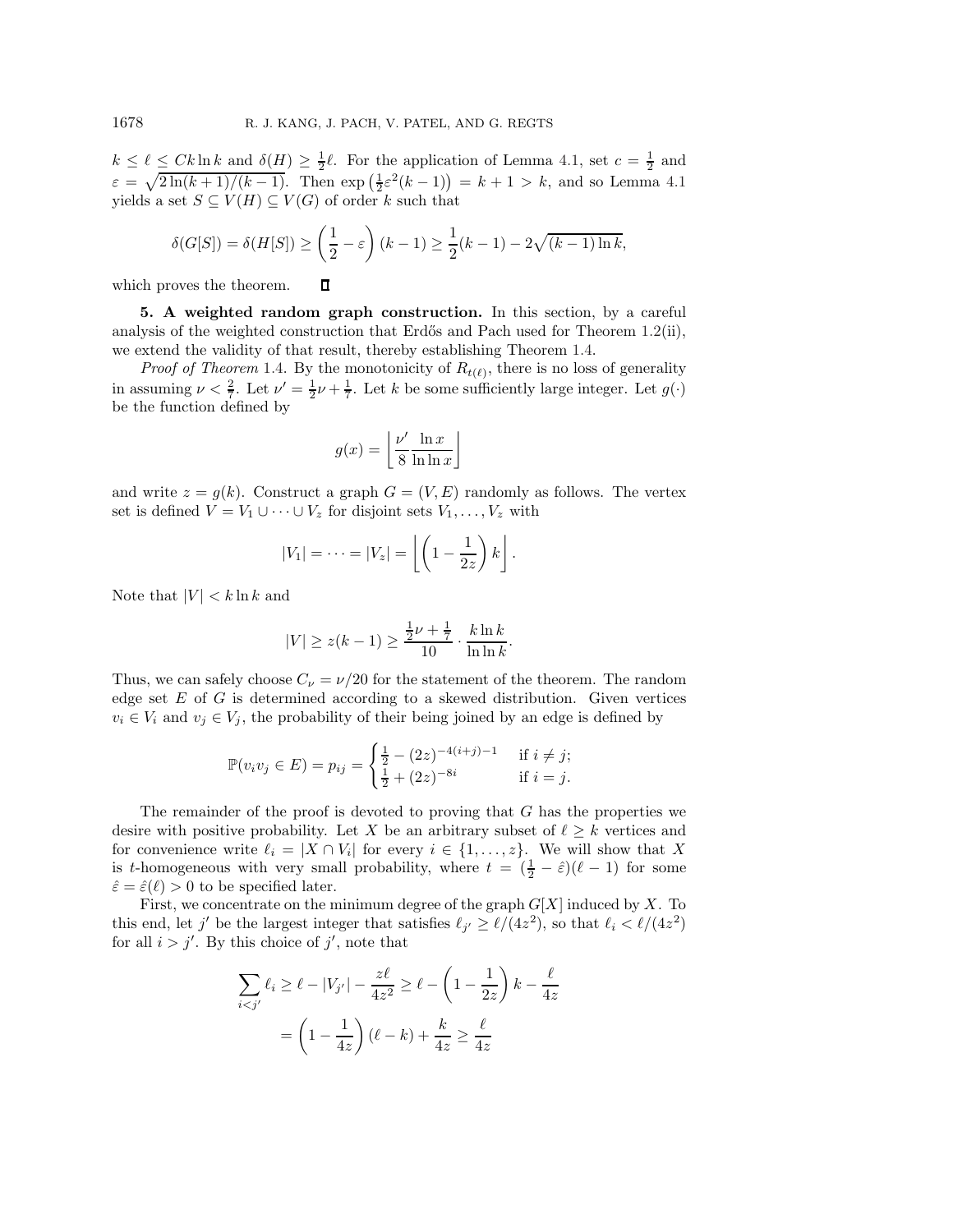for large enough k. We consider the minimum degree only among vertices in  $X \cap V_j$ . Let  $v \in X \cap V_{j'}$ . Since the degree of v in  $G[X]$  is the sum  $\sum_i e(v, X \cap V_i)$  (where  $e(v, S)$  denotes the number of edges between v and S) its expectation satisfies  $e(v, S)$  denotes the number of edges between v and S), its expectation satisfies

$$
\mathbb{E}(\deg_{G[X]}(v)) = (\ell_{j'} - 1)p_{j'j'} + \sum_{i \neq j'} \ell_i p_{ij'}
$$
\n
$$
= (\ell_{j'} - 1) \left( \frac{1}{2} + \frac{1}{(2z)^{8j'}} \right) + \sum_{i \neq j'} \ell_i \left( \frac{1}{2} - \frac{1}{(2z)^{4(i+j')+1}} \right)
$$
\n
$$
\leq \frac{1}{2} (\ell - 1) + \frac{\ell_{j'} - 1}{(2z)^{8j'}} - \sum_{i < j'} \frac{\ell_i}{(2z)^{4(i+j')+1}}
$$
\n
$$
\leq \frac{1}{2} (\ell - 1) + \frac{\ell_{j'} - 1}{(2z)^{8j'}} - \frac{\ell(2z)^2}{2(2z)^{8j'}} \leq \left( \frac{1}{2} - \frac{1}{(2z)^{8z}} \right) (\ell - 1)
$$

for large enough k. We also easily have that  $\mathbb{E}(\deg_{G[X]}(v)) \geq \frac{1}{3}(\ell-1)$ . Since  $deg_{G[X]}(v)$  is a sum of independent Bernoulli random variables, it follows by Ho-<br>offding's inoquality (cf. [0, eq. (2.14)]) that for any  $\epsilon > 0$  provided k is large enough. effding's inequality (cf. [\[9,](#page-12-9) eq. (2.14)]) that, for any  $\varepsilon > 0$ , provided k is large enough,

<span id="page-9-0"></span>(5.1) 
$$
\mathbb{P}(\deg_{G[X]}(v) > (1+\varepsilon) \mathbb{E}(\deg_{G[X]}(v))) \n< \exp(-\frac{1}{3}\varepsilon^2 \mathbb{E}(\deg_{G[X]}(v))) \le \exp(-\frac{1}{9}\varepsilon^2(\ell-1)).
$$

Although this bound is already quite small, for our purposes we require an even stronger bound on  $\mathbb{P}(\delta(G[X]) > (1+\varepsilon)\mathbb{E}(\deg_{G[X]}(v)))$ . For this, we restrict our<br>attention further by bounding the minimum degree among vertices of some arbitrary attention further by bounding the minimum degree among vertices of some arbitrary subset  $Y \subseteq X \cap V_{j'}$  of order  $\frac{1}{2} \varepsilon \ell_{j'}$ . Now if  $v \in Y$  has degree in  $G[X]$  greater than  $(1 + \varepsilon) \mathbb{E}(\deg_{G[X]}(v))$ , then the number of neighbors of v outside Y must be greater than  $(1 + \frac{1}{2}\varepsilon) \mathbb{E}(\deg_{G[X]}(v))$ . Note that the random variables that count the number<br>of noishbors of u in  $G[X]$  outside Y for all  $v \in Y$  are mutually independent. Also of neighbors of v in  $G[X]$  outside Y for all  $v \in Y$  are mutually independent. Also, since Y is small, the following analogue of  $(5.1)$  holds for each  $v \in Y$ , as long as k is large enough:

$$
\mathbb{P}(e(v, X \setminus Y) > (1 + \frac{1}{2}\varepsilon) \mathbb{E}(\deg_{G[X]}(v))) < \exp(-\frac{1}{36}\varepsilon^2(\ell - 1)).
$$

Combining these observations, it follows, for any  $\varepsilon > 0$ , that if k is sufficiently large, then

<span id="page-9-1"></span>
$$
\mathbb{P}\left(\delta(G[X]) > (1+\varepsilon)\left(\frac{1}{2} - \frac{1}{(2z)^{8z}}\right)(\ell - 1)\right)
$$
\n
$$
\leq \mathbb{P}(\delta(G[X]) > (1+\varepsilon)\mathbb{E}(\deg_{G[X]}(v)))
$$
\n
$$
\leq \mathbb{P}(\forall v \in Y : \deg_{G[X]}(v) > (1+\varepsilon)\mathbb{E}(\deg_{G[X]}(v)))
$$
\n
$$
\leq \prod_{v \in Y} \mathbb{P}(e(v, X \setminus Y) > (1 + \frac{1}{2}\varepsilon)\mathbb{E}(\deg_{G[X]}(v)))
$$
\n(5.2)\n
$$
\leq \exp(-\frac{1}{72}\varepsilon^3(\ell - 1)\ell_{j'}) \leq \exp\left(-\frac{\varepsilon^3(\ell - 1)\ell}{288z^2}\right).
$$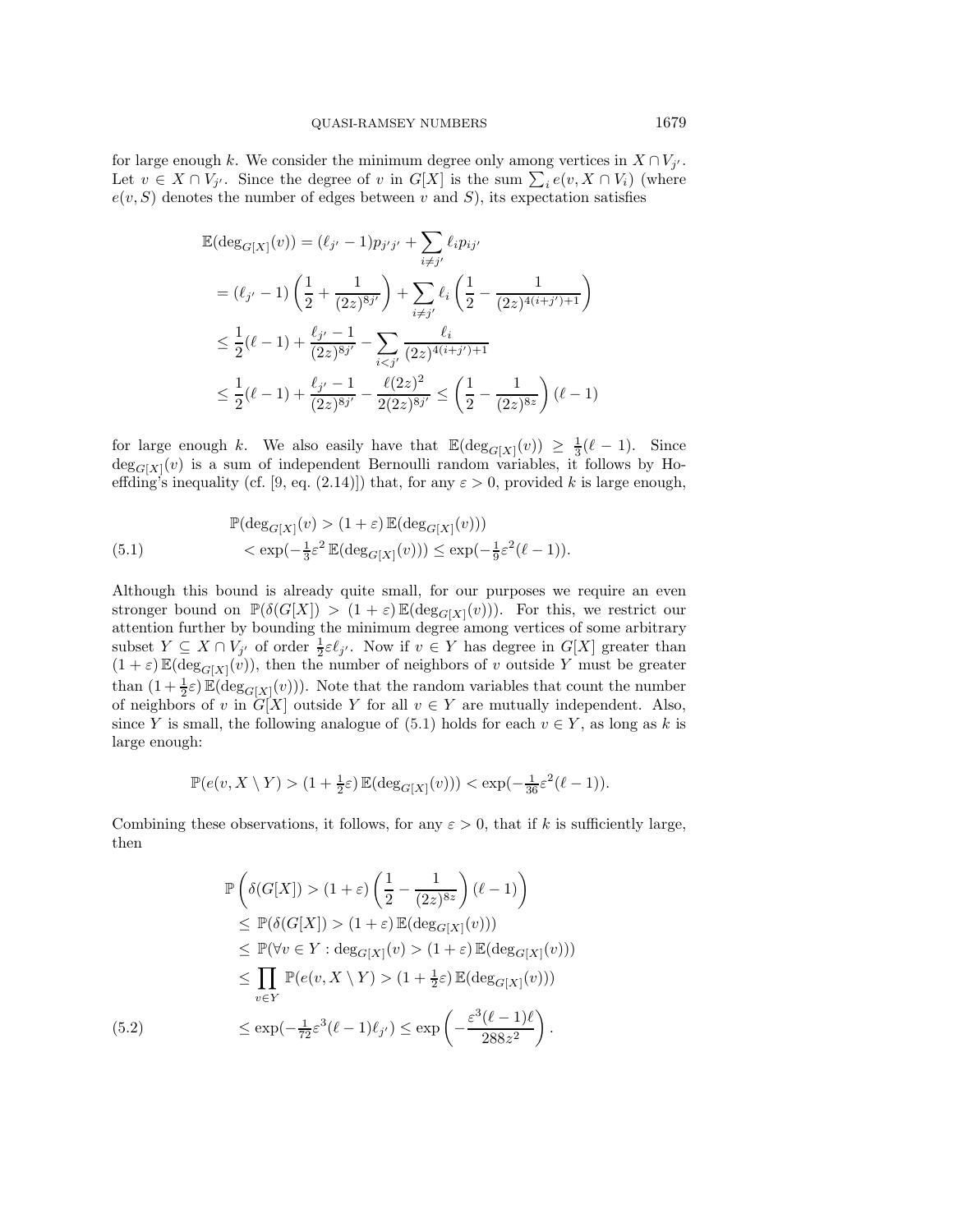Next, we concentrate on the minimum degree of the complement of  $G[X]$ . To this end, let  $j^* \in \{1, \ldots, z\}$  be such that  $\ell_{j^*}(2z)^{-4j^*}$  is maximized. By an averaging argument, this choice of  $j^*$  implies

$$
\frac{\ell_{j^*}}{(2z)^{4j^*}} \geq \frac{\ell}{z(2z)^{4z}} \geq \frac{\ell-1}{z(2z)^{4z}}.
$$

We shall consider the maximum degree only among vertices in  $X \cap V_{j^*}$ . Let  $v \in X \cap V_{j^*}$ . Then we have that the expected degree of v in  $G[X]$  satisfies for all large enough k that

$$
\mathbb{E}(\deg_{G[X]}(v)) = (\ell_{j^*} - 1)p_{j^*j^*} + \sum_{i \neq j^*} \ell_i p_{ij^*}
$$
\n
$$
= (\ell_{j^*} - 1) \left( \frac{1}{2} + \frac{1}{(2z)^{8j^*}} \right) + \sum_{i \neq j^*} \ell_i \left( \frac{1}{2} - \frac{1}{(2z)^{4(i+j^*)+1}} \right)
$$
\n
$$
\geq \frac{1}{2} (\ell - 1) + \frac{\ell_{j^*} - 1}{(2z)^{8j^*}} - \frac{\ell_{j^*}(z - 1)}{(2z)^{8j^*+1}} \geq \frac{1}{2} (\ell - 1) + \frac{\ell_{j^*}}{2(2z)^{8j^*}}
$$
\n
$$
\geq \left( \frac{1}{2} + \frac{1}{(2z)^{8z+1}} \right) (\ell - 1).
$$

We also easily see that  $\mathbb{E}(\deg_{G[X]}(v)) \leq \frac{2}{3}(\ell-1)$ . By similar arguments as above, but for the complement  $\overline{G}$  of G, we obtain, for any  $\varepsilon > 0$ , that if k is large enough, then

<span id="page-10-0"></span>(5.3) 
$$
\mathbb{P}\left(\delta(\overline{G}[X]) > (1+\varepsilon)\left(\frac{1}{2} - (2z)^{-8z-1}\right)(\ell-1)\right) \le \exp\left(-\frac{\varepsilon^3(\ell-1)\ell}{72z(2z)^{4z}}\right).
$$

To tie everything together, we apply [\(5.2\)](#page-9-1) and [\(5.3\)](#page-10-0) with a common choice of  $\varepsilon$ . In particular, let  $\hat{\varepsilon}(\cdot)$  be the function defined by

$$
\hat{\varepsilon}(x) = (2g(x))^{-8g(x)-2}
$$

and let  $\varepsilon = \hat{\varepsilon}(k \ln k)$ . Note that since  $k \leq \ell \leq |V| < k \ln k$ , we have that  $\varepsilon < \hat{\varepsilon}(\ell) \leq$  $\hat{\varepsilon}(k)$ . By our definition of  $g(\cdot)$ , we obtain that as  $k \to \infty$ , both

$$
\hat{\varepsilon}(k) \sim k^{-(1+o(1))\nu'}
$$
 and  $\varepsilon \sim k^{-(1+o(1))\nu'}$ ,

so that  $\hat{\varepsilon}(\ell) > \ell^{-\nu}$  for large enough k, by the choice of  $\nu'$ . Also, for large k,

$$
(1+\varepsilon)\left(\frac{1}{2} - (2z)^{-8z}\right) \le (1+\varepsilon)\left(\frac{1}{2} - (2z)^{-8z-1}\right)
$$
  

$$
\le \frac{1}{2} - \hat{\varepsilon}(k) \le \frac{1}{2} - \hat{\varepsilon}(\ell) \le \frac{1}{2} - \varepsilon.
$$

Then, by [\(5.2\)](#page-9-1) and [\(5.3\)](#page-10-0), the probability that the set X is  $((\frac{1}{2} - \hat{\varepsilon}(\ell))(\ell - 1))$ homogeneous is, for all  $k$  sufficiently large, at most

$$
2 \exp\left(-\frac{\varepsilon^3 (\ell-1)\ell}{288z(2z)^{4z}}\right) \leq 2 \exp\left(-\frac{\ell(\ell-1)}{144(2g(k\ln k))^{28g(k\ln k)+7}}\right)
$$
  
=  $2 \exp(-\ell^{2-(1+o(1))7\nu'/2}) < 2 \exp(-k^{2-(1+o(1))7\nu'/2}).$ 

The above estimate holds for any X with  $\ell \geq k$  vertices. Thus, the probability that G has a  $(\frac{1}{2} - \hat{\varepsilon}(\ell))(\ell - 1)$ -homogeneous set with  $\ell \geq k$  vertices is less than

$$
2^{zk} \cdot 2 \exp(-k^{2-(1+o(1))7\nu'/2}),
$$

which is less than 1 for k large enough, since  $z = k^{o(1)}$  and  $\nu' < \frac{2}{7}$ . For large enough k, we have  $\hat{\varepsilon}(\ell) > \ell^{-\nu}$ , and so we conclude that there is a graph of order at least  $C_{\nu} k \ln k / \ln \ln k$  in which no vertex subset of order  $\ell \geq k$  is  $((\frac{1}{2} - \ell^{-\nu})(\ell - 1))$ homogeneous, as required.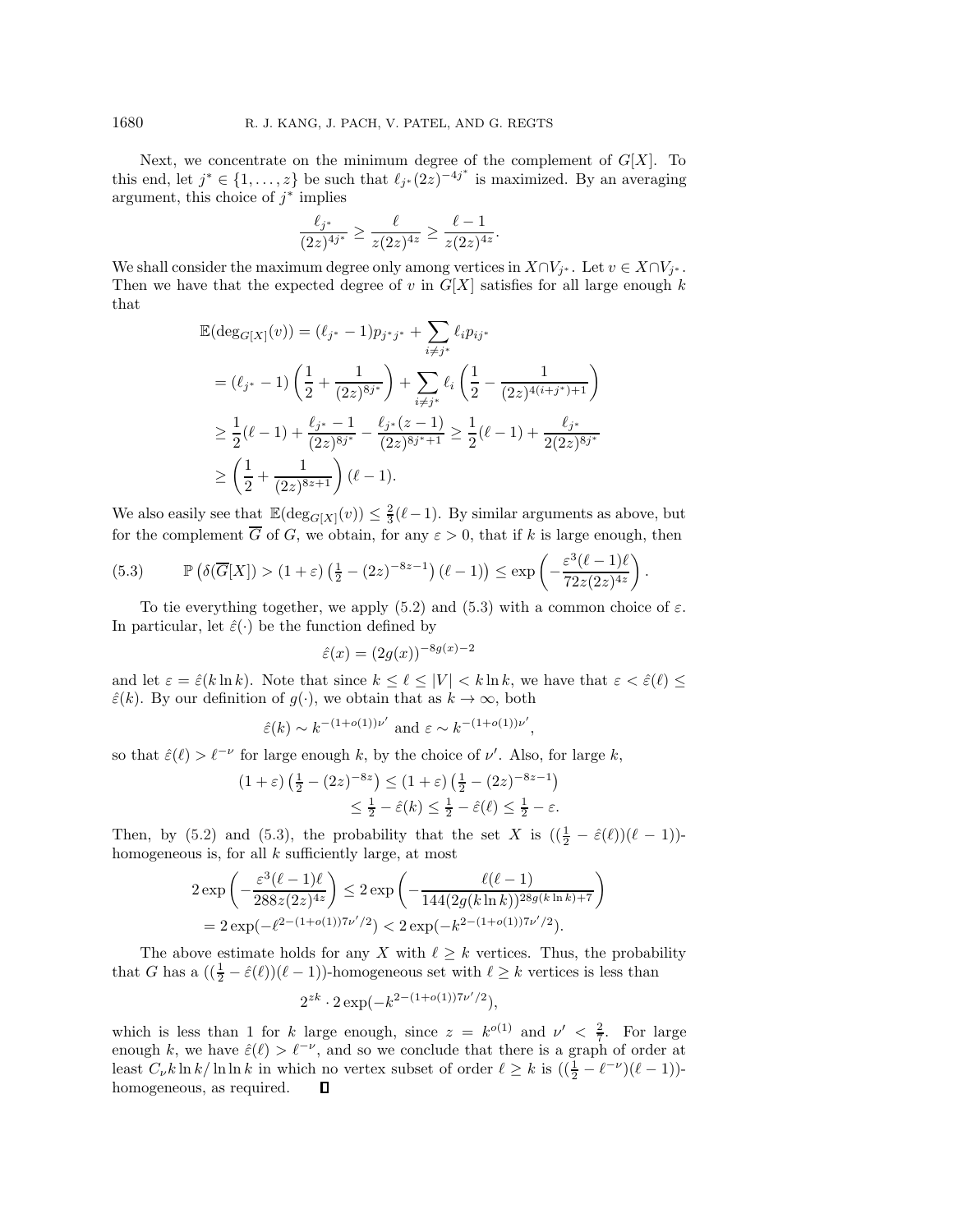<span id="page-11-0"></span>**6. Concluding remarks and open problems.** Theorem [1.3](#page-1-1) demonstrates that the threshold between polynomial and superpolynomial growth of the variable that the threshold between polynomial and superpolynomial growth of the variable<br>quasi-Ramsey numbers  $R_f(k)$  occurs for  $f(\ell) = \frac{1}{2}\ell + \Theta(\sqrt{\ell \ln \ell})$ . Erdős and Pach did<br>not notice this phase program and indeed presumed a d not notice this phenomenon and indeed presumed a different outcome. It is rare to see sharp asymptotic results in this area of mathematics, so this reaffirms the intimate connection between graph discrepancy and the probabilistic method.

We may also ask for finer detail on the abrupt change in the variable quasi-Ramsey problem for minimum density around  $\frac{1}{2}$ .

1. For  $\varepsilon > 0$ , what precisely is the least choice of  $f(\ell)$  for which  $R_f(k) =$  $\Omega(k(\ln k)^{1+\varepsilon})$ ? We only know it satisfies  $\frac{1}{2}\ell \le f(\ell) \le \frac{1}{2}\ell + o(\sqrt{\ell \ln \ell})$ .

2. Does a form of Theorem [1.3\(](#page-1-1)i) hold for  $\nu = \nu(\ell) \to \infty$  as  $\ell \to \infty$ ?

Our understanding of fixed quasi-Ramsey numbers  $R_t^*(k)$  is less clear, even if the point of the point of the point of the point of the point of the point of the point of the point of the point of the point of the point o thinning has brought us to a slightly better viewpoint. We believe that it would be difficult to determine the second-order term in the polynomial-to-superpolynomial threshold for  $R_t^*(k)$ . The threshold might be at  $t = \frac{1}{2}k + \Theta(\sqrt{k \ln k})$ , this being the boundary case for superpolynomial behavior in Proposition 3.2 or 3.3. We cannot boundary case for superpolynomial behavior in Proposition [3.2](#page-5-0) or [3.3.](#page-6-4) We cannot rule out that the threshold is close to  $t = \frac{1}{2}k + \Theta(\ln k)$ , this being the boundary case for polynomial behavior in Theorem [1.6.](#page-2-2) It is unlikely that one can use the thinning method to obtain sharp bounds for the fixed quasi-Ramsey number  $R_t^*(k)$ <br>for  $t > \frac{1}{k-1}$ , It seems that for this are would need bounds on the variable for  $t \geq \frac{1}{2}(k-1)$ . It seems that for this, one would need bounds on the variable quasi-Ramsey numbers that contradict Theorem [1.3\(](#page-1-1)ii).

We concentrated on the case of minimum density around  $\frac{1}{2}$ , but it would also be interesting to better understand the parameters further away from the threshold. Intuitively, tightening the existing bounds in the exponential regime could be as difficult as the analogous problem for  $R(k)$ , but in the linear regime there is room for improvement, especially near the threshold.

Let us examine the bounds for  $R_t^*(k)$ . Fix  $\alpha \in [0,1]$  and suppose that  $t = t(k)$ satisfies  $t \sim \alpha(k-1)$  as  $k \to \infty$ . If  $\alpha > \frac{1}{2}$ , then Proposition [3.2](#page-5-0) or [3.3](#page-6-4) and the Erdős–Szekeres-type bound of Chappell and Gimbel together give

$$
\frac{1}{2}\Lambda^*(1-\alpha) + o(1) \le \frac{1}{k}\ln R_t^*(k) \le 2\alpha \ln 2 + o(1).
$$

Recall that  $\Lambda^*(1-\alpha) \downarrow 0$  as  $\alpha \downarrow \frac{1}{2}$  and  $\Lambda^*(0) = \ln 2$ . It is curious that these bounds do not imply that  $\frac{1}{k} \ln R_t^*(k)$  is strictly smaller than  $\frac{1}{k} \ln R(k)$  for any  $\alpha > \frac{1}{2}$ , but there might be a way to prove such a statement without improving the exponential bounds might be a way to prove such a statement without improving the exponential bounds directly. If  $\frac{1}{4} \leq \alpha < \frac{1}{2}$  $\frac{1}{4} \leq \alpha < \frac{1}{2}$  $\frac{1}{4} \leq \alpha < \frac{1}{2}$ , then the lower bound certified in Figure 1 and Theorem [4.3](#page-7-0) (plugging in  $\varepsilon = 1/2 - \alpha$ ) together give

$$
2\alpha + 1 + o(1) \le \frac{1}{k} R_t^*(k) \le \sqrt{\left(\frac{1}{2} - \alpha\right)^{-1} + 1} + o(1).
$$

The thinning upper bound can be improved slightly, but close to  $\alpha = \frac{1}{2}$  a new idea may be needed for upper and lower bounds that agree up to a constant multiple, independent of  $\frac{1}{2} - \alpha$ . For  $\alpha < \frac{1}{4}$ , there is the exact formula of Chappell and Gimbel.

To conclude, we reiterate a problem left open by Erdős and Pach, which asks about arguably the most interesting case for  $R_t^*(k)$ , the symmetric choice  $t = \frac{1}{2}(k-1)$ ,<br>rounded up or down. They showed that rounded up or down. They showed that

$$
R_{\frac{1}{2}(k-1)}^*(k) = \Omega\left(\frac{k \ln k}{\ln \ln k}\right)
$$
 and  $R_{\frac{1}{2}(k-1)}^*(k) = O(k^2)$ ,